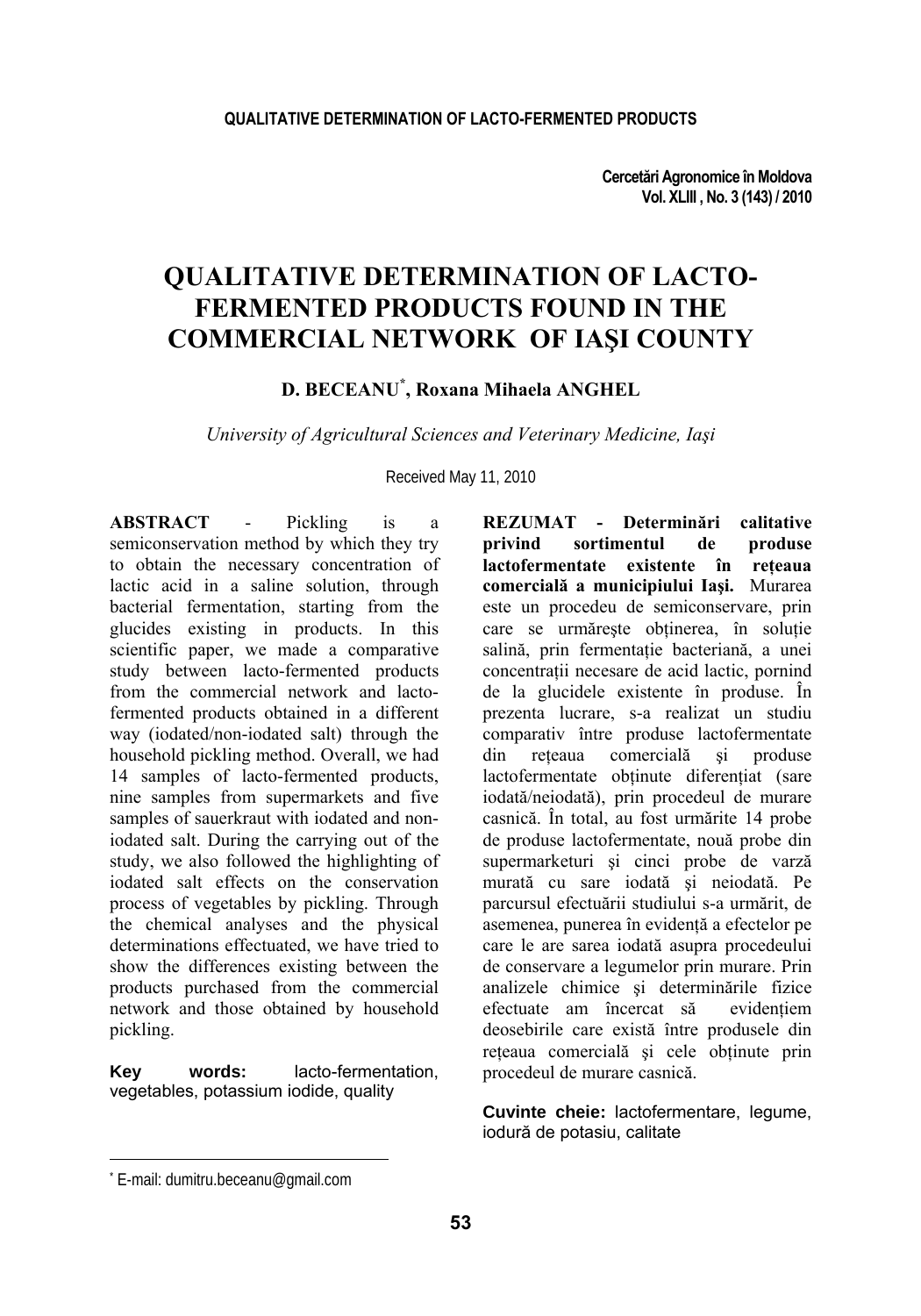## **INTRODUCTION**

Lacto-fermentation is a conservation method known from immemorial times. In Romanian, the terms pickles and brine (the covering liquid) derive from the Latin words *muria*, *muratiorum* (plural) that referred to products fermented in seawater concentrated in salts by boiling. (Beceanu, 2009)

At present, there is a culinary and food tradition related to these products in all areas of the world, among which Korea might occupy the most important place. They consider that Romanian people could obtain the necessary quantity of vitamin C during the cold season by consuming pickles, especially cabbage (keeping the terminology for 2000 years) (Beceanu , 2008, 2009)

Though many people consider it a more or less spontaneous process, in fact it is a complex technology more evolved, as the quantities of vegetables for the supply of a larger community are greater (Tirilly, Bourgeois, 1999).

## **MATERIALS AND METHODS**

As a study material, we have used 14 samples of lacto-fermented products: a sample of pickled autumn tomatoes, three samples of pickled cucumbers and ten samples of sauerkraut. The samples under analysis are shown in *Table 1*.

Nine of ten samples were packed in vacuumed bags and five were packed in PET containers. In the Table, we mention the ingredients (water, salt, spices, preservatives, etc). The manufacturing companies are both Romanian and foreign (nine variants) to which we added five variants pickled under household conditions, each of them different by the type of used salt (Salrom – iodated cooking salt, Xion and Niki – iodated sea salt, Albito and Elcirom – non-iodated cooking salt).

As analytical methods, we have used standard versions for:

- Titrable acidity (g ac. lactic/100 g product) – titrimetric method;

- Vitamin C (mg/100 g product) titrimetric method with 2.6 diclorfelolindofenol;

- NaCl content (g/100 g product) - Mohr method;

- Soluble dry matter  $(^0Bx)$  refractometry.

Sensory analysis was carried out by collective assessment as stipulated standard (appearance, colour, texture, taste, smell), points scale method.

| Nr. | <b>Product</b>                                | <b>Net</b><br>mass(q) | <b>Producer</b><br><b>Distributor</b> | Ingredients                     | Package |
|-----|-----------------------------------------------|-----------------------|---------------------------------------|---------------------------------|---------|
|     | Pickled<br>cucumbers<br>Roadele Naturii       | 504                   | <b>OVM TOTAL</b><br>2003 S.R.L.       | Cucumbers, water,<br>salt, dill | Vacuum  |
|     | Pickled autumn<br>tomatoes<br>Roadele Naturii | 1020                  | <b>OVM TOTAL</b><br>2003 S.R.L.       | Autumn tomatoes.<br>salt, dill  | Vacuum  |

#### **Table 1- The products under analysis**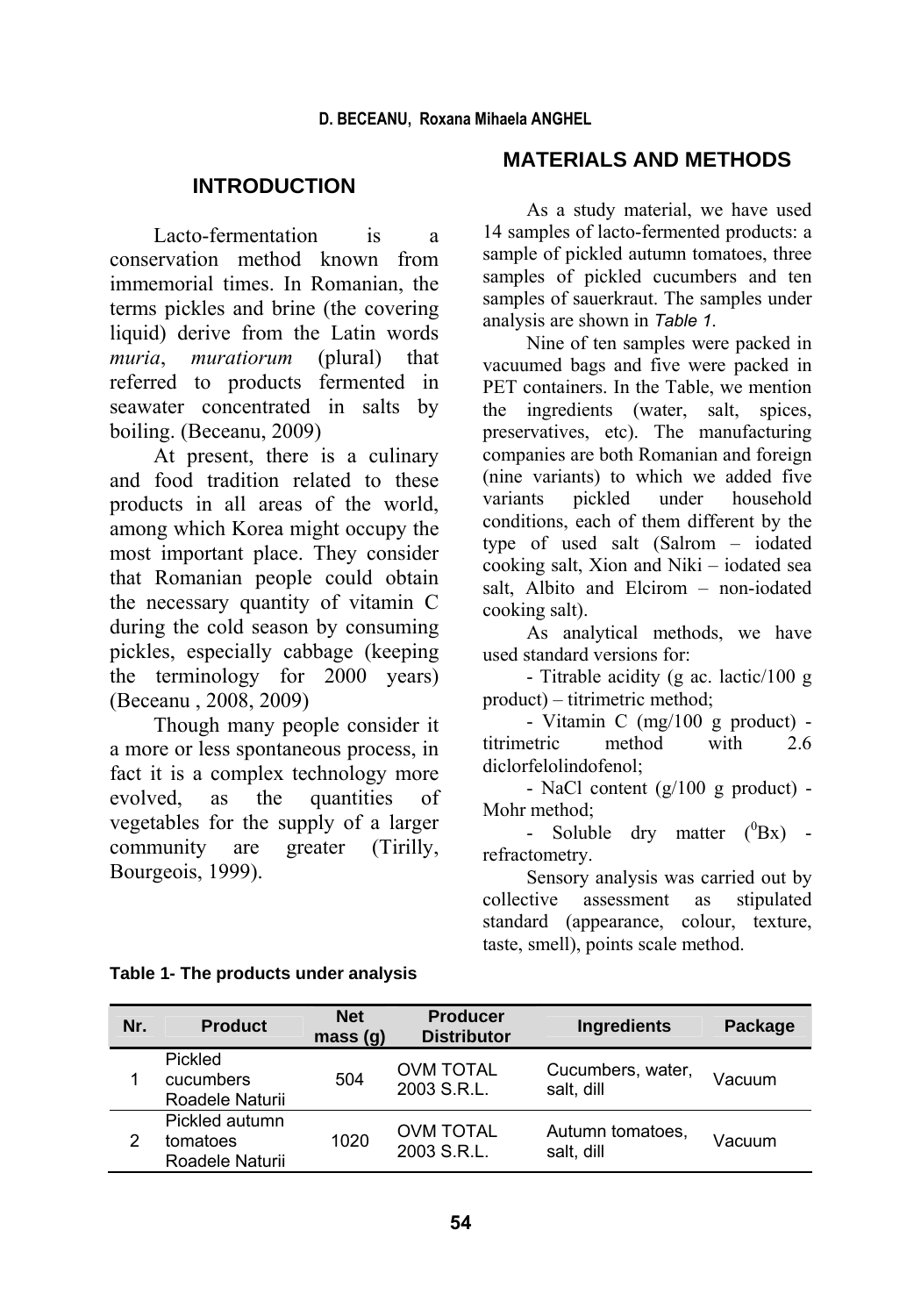| Nr. | <b>Product</b>                         | <b>Net</b><br>mass (g) | <b>Producer</b><br><b>Distributor</b>             | <b>Ingredients</b>                                                                           | Package                 |
|-----|----------------------------------------|------------------------|---------------------------------------------------|----------------------------------------------------------------------------------------------|-------------------------|
| 3   | Sauerkraut<br>Roadele Naturii          | 814                    | <b>OVM TOTAL</b><br>2003 S.R.L.                   | Cabbage, salt, dill                                                                          | Vacuum                  |
| 4   | Pickled<br>cucumbers<br>Putina Soacrei | 738                    | S.C. MAGIC<br>RADU S.R.L.<br><b>Bucuresti</b>     | Cucumbers, water,<br>salt, horseradish,<br>dill                                              | Vacuum                  |
| 5   | Sauerkraut<br>Putina Soacrei           | 2082                   | S.C. MAGIC<br>RADU S.R.L.<br>Bucureşti            | Cabbage, salt, dill                                                                          | Vacuum                  |
| 6   | Sauerkraut<br>Mama Nina                | 2000                   | FIX CO S.R.L.:<br>București                       | Cabbage, water,<br>salt, dill, spices:<br>potassium sorbate                                  | Vacuum                  |
| 7   | Pickled<br>cucumbers<br>Dorsvet Plus   | 500                    | Dorsvet Plus<br>s.r.o. Kechnet<br>130 Slovensko   | Cucumbers (7-12<br>cm), brine (water,<br>salt, spices,<br>preservative E 202                 | Vacuum                  |
| 8   | Shredded<br>cabbage<br>Dorsvet Plus    | 1000                   | Dorsvet Plus<br>s.r.o. Kechnet<br>130 Slovensko   | White cabbage<br>shredded, mixed<br>spices, brine water,<br>salt, preservative E<br>211, 224 | Vacuum                  |
| 9   | Head cabbage<br>Dorsvet Plus           | 1000                   | Dorsvet Plus<br>s.r.o. Kechnet<br>130   Slovensko | White cabbage,<br>salt, water,<br>preservative E 211,<br>E 224                               | Vacuum                  |
| 10  | Sauerkraut with<br>salt Salrom         | 5000                   | Household<br>pickling                             | Cabbage, salt,<br>water                                                                      | <b>PET</b><br>Container |
| 11  | Sauerkraut with<br>Xion                | 5000                   | Household<br>pickling                             | Cabbage, salt,<br>water                                                                      | <b>PFT</b><br>Container |
| 12  | Sauerkraut with<br>salt Niki           | 5000                   | Household<br>pickling                             | Cabbage, salt,<br>water                                                                      | <b>PET</b><br>Container |
| 13  | Sauerkraut with<br>salt Albito         | 5000                   | Household<br>pickling                             | Cabbage, salt,<br>water                                                                      | <b>PET</b><br>Container |
| 14  | Sauerkraut with<br>salt Elcirom        | 5000                   | Household<br>pickling                             | Cabbage, salt,<br>water                                                                      | PET<br>Container        |

#### **QUALITATIVE DETERMINATION OF LACTO-FERMENTED PRODUCTS**

### **RESULTS AND DISCUSSION**

The content of titrating acidity (*Table 2*) recorded values between 0.6 g lactic acid/100 g of product (pickled cucumbers RN) and about 2.0 g lactic acid/100 g of product (sauerkraut D P). The maximum extreme has the highest (positive) deviation from average (about 0.9 g lactic acid/100 g of product).

Under household conditions, shredded cabbage had practically the same values of lactic acidity (by onethird lower values than the average of factory made products), although the five variants differed by the type of used salt *(\*\*\* 1975*).

The content of ascorbic acid (*Table 2*) ranged between 1.2 and 10.0 mg/100 g of product, the average of variants being about 4.2 mg/100 g of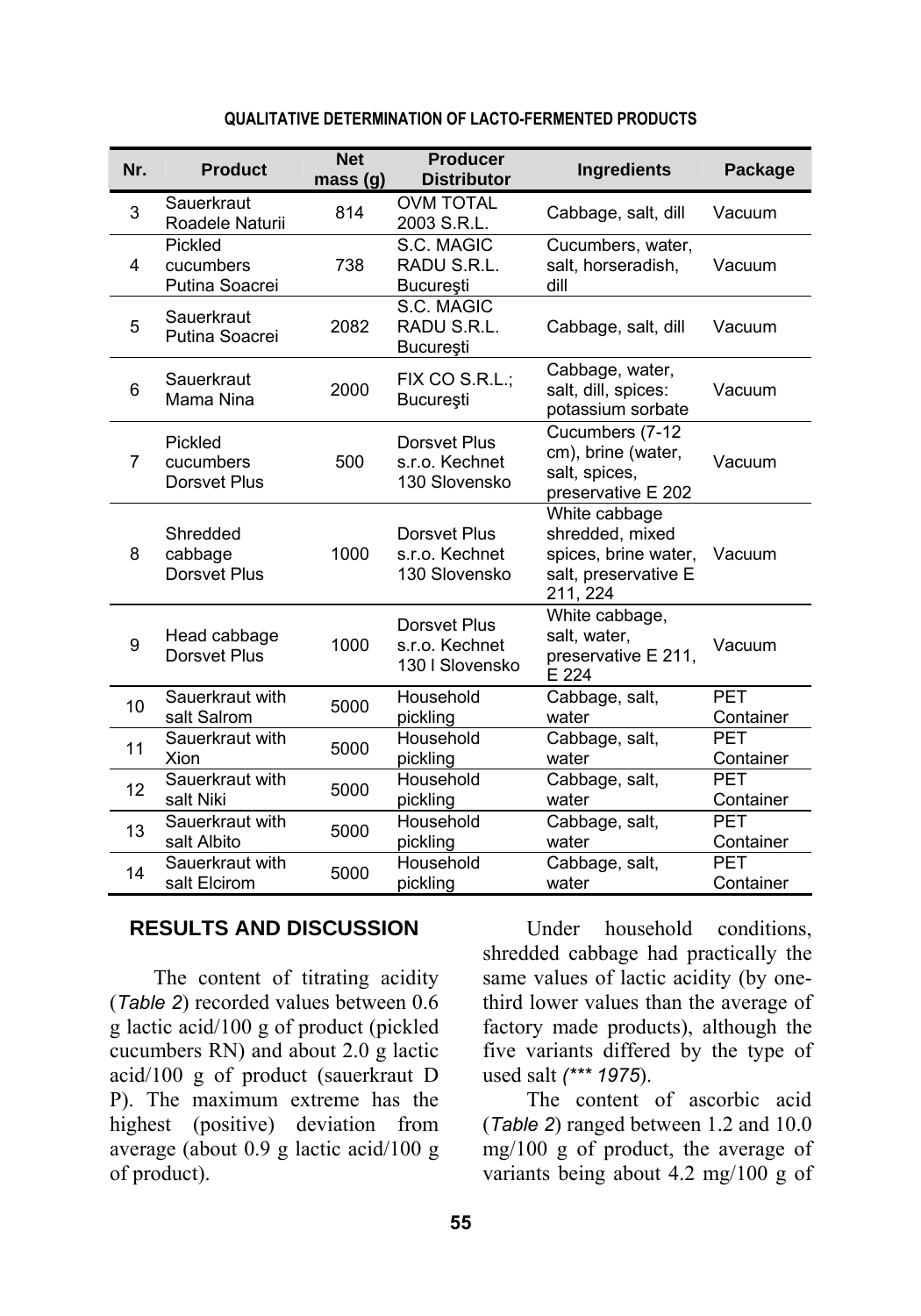product. We noticed five variants with very low values, two variants with a content close to the average (PS sauerkraut and DP pickled head of cabbage), and two variants with a double content, as compared to the average (DP pickled cucumbers and DP shredded sauerkraut) (*\*\*\*1975*).

The sauerkraut pickled in household conditions (*Table 3*) recorded practically the same values of lactic acidity (third lower values though the five variants were different by the types of used salt) (\*\*\*1975).

For the variants pickled under household conditions, the average content of ascorbic acid (*Table 3*) was three times higher, due to the lack of additional conservation treatments

using high temperatures. In this case, too, we have noticed the highest values of 18.4 mg/100 g of product for the sauerkraut pickled with Niki salt and the lowest values of about 9.2 mg/100 g of product for the variant pickled with Elcirom salt. There was no obvious correlation between the content/lack of iodine additives and the ascorbic acid content (Hura, 2003; Beceanu *et al.,* 2005)

The average percentage content in NaCl (*Table 4*) was 2.33%. We noticed two variants with half the average content (DP sauerkraut), six variants close to the average and one single variant with double values as compared to the average (RN sauerkraut) (\*\*\*1975).

| Nr. | <b>Product</b>                          | <b>Titratable acidity</b><br>(g lactic acid/100<br>g prod) | <b>Vitamin C</b><br>(mg/100 g prod) |
|-----|-----------------------------------------|------------------------------------------------------------|-------------------------------------|
|     | Pickled cucumbers Roadele Naturii       | 0.59                                                       | 1.23                                |
| 2   | Pickled autumn tomatoes Roadele Naturii | 0.69                                                       | 1.69                                |
| -3  | Sauerkraut Roadele Naturii              | 0.59                                                       | 2.11                                |
| 4   | Pickled cucumbers Putina Soacrei        | 0.79                                                       | 1.23                                |
| 5   | Sauerkraut Putina Soacrei               | 1.48                                                       | 5.10                                |
| 6   | Sauerkraut Mama Nina                    | 1.28                                                       | 1.23                                |
|     | <b>Pickled cucumbers Dorsvet Plus</b>   | 0.88                                                       | 10.03                               |
| 8   | Shredded cabbage Dorsvet Plus           | 1.28                                                       | 9.32                                |
| 9   | Head cabbage Dorsvet Plus               | 1.97                                                       | 5.45                                |

|  | Table 3 - Titratable acidity and vitamin C content of household pickling |  |
|--|--------------------------------------------------------------------------|--|
|--|--------------------------------------------------------------------------|--|

| Nr. | <b>Product</b>               | <b>Titratable acidity</b><br>(g lactic acid/100 g prod) | <b>Vitamin C</b><br>$(mg/100 g)$ prod) |
|-----|------------------------------|---------------------------------------------------------|----------------------------------------|
|     | Sauerkraut with salt Salrom  | 0.69                                                    | 14.9                                   |
| 2   | Sauerkraut with Xion         | 0.69                                                    | 16.5                                   |
| 3   | Sauerkraut with salt Niki    | 0.69                                                    | 18.4                                   |
| 4   | Sauerkraut with salt Albito  | 0.69                                                    | 16.5                                   |
| 5   | Sauerkraut with salt Elcirom | 0.69                                                    | 9.15                                   |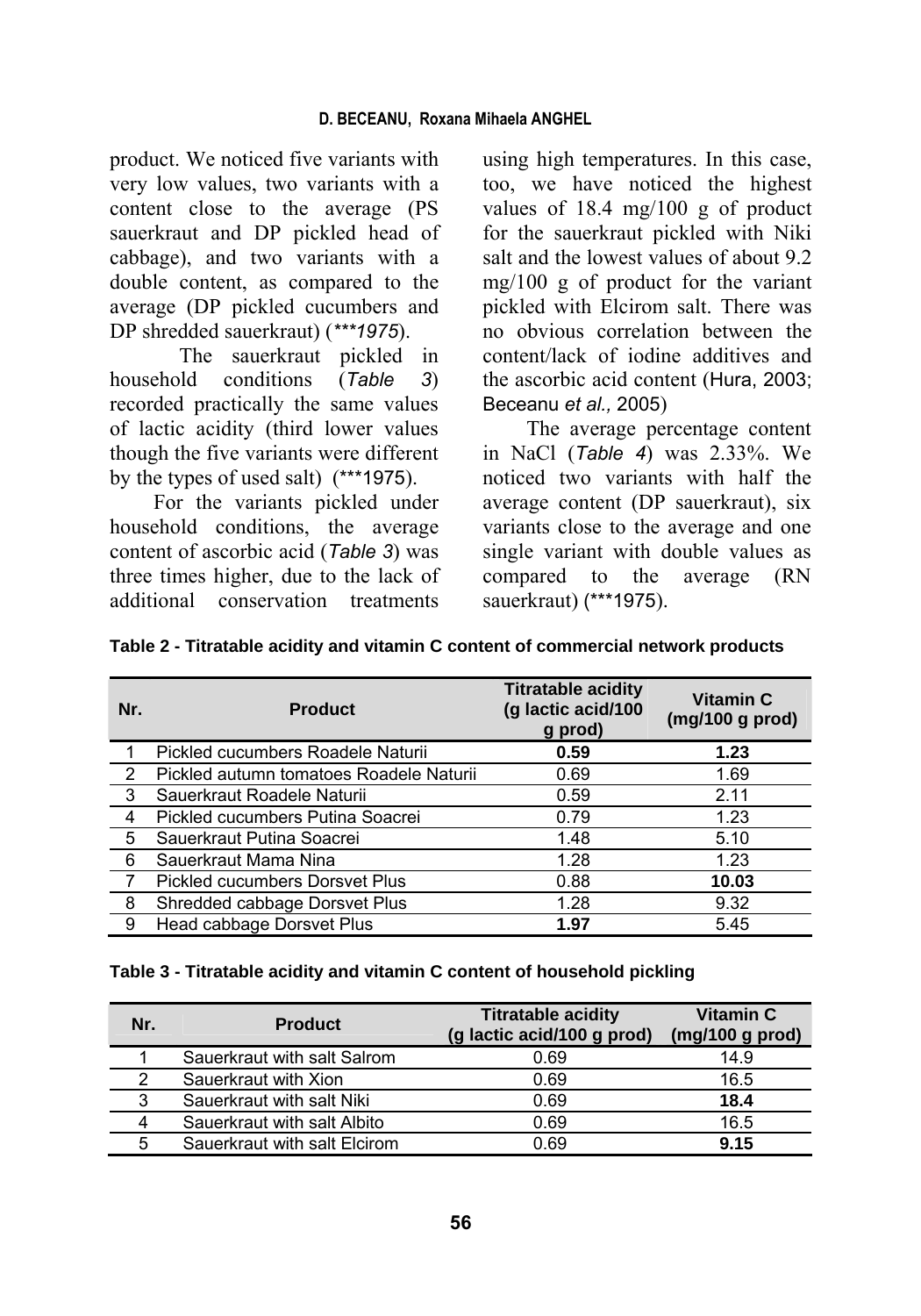| Nr. | <b>Product</b>                          | <b>NaCl</b><br>% | <b>SUS</b><br><b>Bx</b> | <b>SUT</b><br>% |
|-----|-----------------------------------------|------------------|-------------------------|-----------------|
|     | Pickled cucumbers Roadele Naturii       | 2.52             |                         | 5.11            |
| 2   | Pickled autumn tomatoes Roadele Naturii | 2.61             | 3                       | 5.94            |
| 3   | Sauerkraut Roadele Naturii              | 4.11             | 4.6                     | 8.28            |
| 4   | Pickled cucumbers Putina Soacrei        | 2.59             | 5.2                     | 5.15            |
| 5   | Sauerkraut Putina Soacrei               | 2.04             | 3                       | 6.96            |
| 6   | Sauerkraut Mama Nina                    | 2.34             | 4.8                     | 5.95            |
|     | <b>Pickled cucumbers Dorsvet Plus</b>   | 2.50             | 5                       | 4.40            |
| 8   | Shredded cabbage Dorsvet Plus           | 1.20             | 5                       | 4.25            |
| 9   | Head cabbage Dorsvet Plus               | 1.14             | 5.8                     | 6.05            |

| Table 4 - Salt, soluble dry matter and total dry matter content in commercial network |  |  |  |
|---------------------------------------------------------------------------------------|--|--|--|
| products                                                                              |  |  |  |

**Table 5 - Salt, soluble dry matter and total dry matter content in products of household pickling**

| Nr. | <b>Product</b>               | <b>NaCl</b><br>$\%$ | $\frac{SUS}{BX}$ | <b>SUT</b><br>$\%$ |
|-----|------------------------------|---------------------|------------------|--------------------|
|     | Sauerkraut with salt Salrom  | 3.02                | 4.2              | 5.44               |
|     | Sauerkraut with Xion         | 2.74                | 4.6              |                    |
| 3   | Sauerkraut with salt Niki    | 2.39                | 4.6              | 5.70               |
|     | Sauerkraut with salt Albito  | 2.15                | 4.6              | 5.84               |
| 5   | Sauerkraut with salt Elcirom | 2.09                |                  | 5.25               |

The pickled products based on cabbage had an average content of soluble dry matter (about  $4.7 \text{ }^{0}Bx$ ) superior to those based on cucumbers  $(4.2^{0}Bx)$ , and autumn tomatoes  $(4^0\text{Bx})$ .

The total dry matter recorded a value of 5.8 %, and we noticed six lower or close values to the average and only three values superior to the average (DP pickled head of cabbage, PS sauerkraut and RN sauerkraut). The values corresponding to the SUS content do not correspond proportionally and wholly to SUT values.

For the sauerkraut picked under household conditions (*Table 5*), the average of the five variants was about 2.5 g NaCl %, noticing that there were three values closer to the average, as well as two variants having a content of  $\pm$  1g NaCl % (sauerkraut pickled with Salrom salt and one pickled with Elcirom salt). We may notice a predominance of superior percentage values for the variants pickled with iodated salt.

The total dry matter of the household variants recorded an average of  $5.6 \frac{6}{9}$ , with more important positive deviations for the sample pickled with Xion salt and negative for the sample pickled with Elcirom salt (\*\*\*1975**).**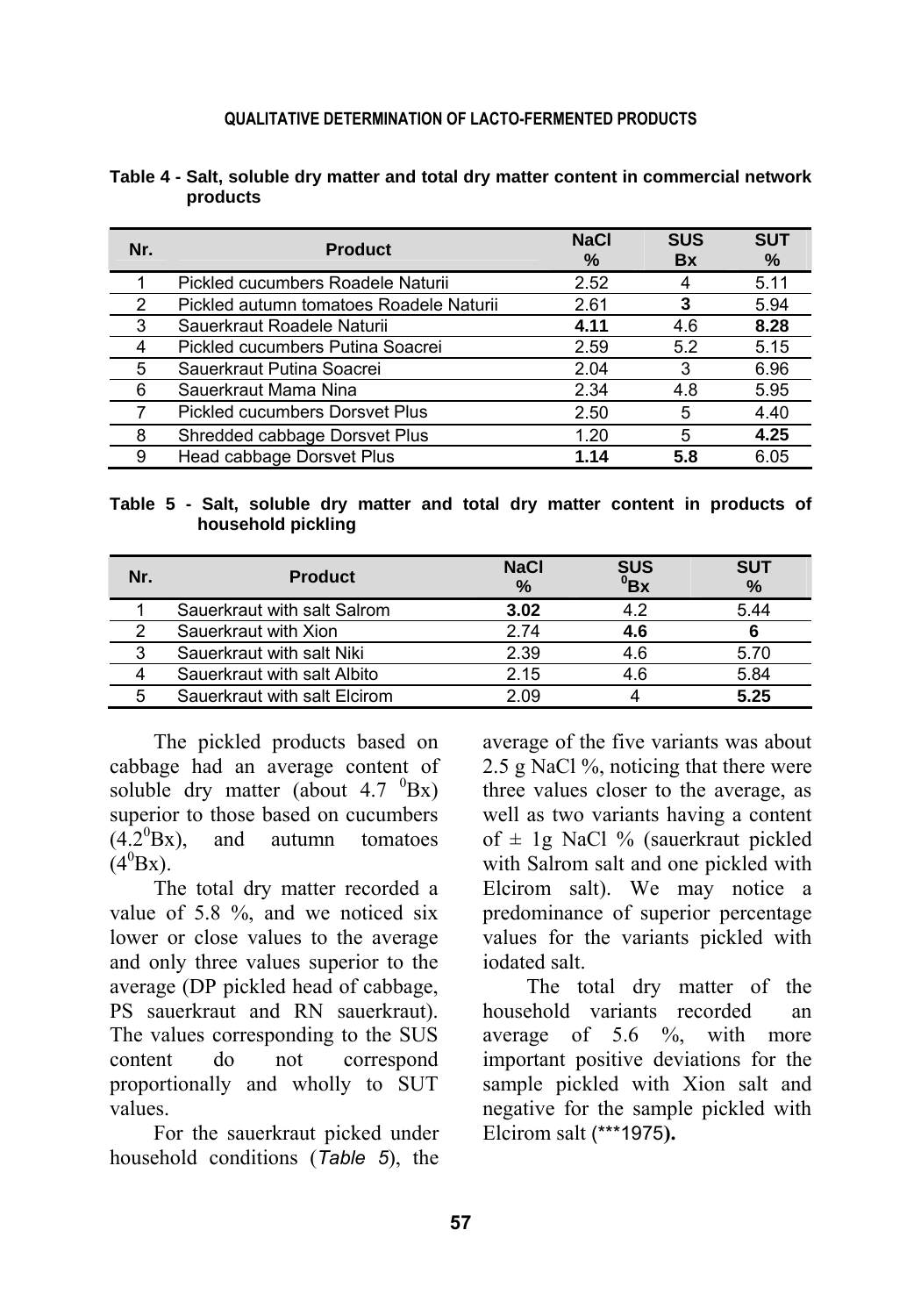| $\frac{1}{2}$     | Product                                       | Aspect of content                                                                                                        | Colou                                                                                                                                          | Consistency                                                                   | Taste and smel                                                                                                                           |
|-------------------|-----------------------------------------------|--------------------------------------------------------------------------------------------------------------------------|------------------------------------------------------------------------------------------------------------------------------------------------|-------------------------------------------------------------------------------|------------------------------------------------------------------------------------------------------------------------------------------|
|                   | Roadele Naturii<br>pickles                    | cucumbers, without<br>$-5-7$ cm health<br>wrinkles, and<br>undamaged;                                                    | green up to light green colour<br>- the cover liquid is clear and<br>without spots or burns<br>vellow                                          | cucumbers are crisp<br>with a hard pulp;                                      | specific taste and smel<br>without foreign taste or<br>smell                                                                             |
| $\mathbf{\Omega}$ | Roadele Naturii<br>pickled autumn<br>tomatoes | - whole healthy autumn<br>tomatoes of uniform<br><b>SIZes</b>                                                            | - the cover liquid is clear and<br>specific to the fresh autumn<br>- green and yellow colour<br>tomatoes<br>vellow                             | - hard, elastic and<br>Crisp;                                                 | - specific to pickled autumn<br>tomatoes and ingredients<br>used for pickling, without<br>foreign taste or smell:<br>strong salty taste. |
| $\infty$          | Roadele Naturii<br>sauerkraut                 | cabbage of small size<br>-2 whole heads of                                                                               | - the cover liquid is clear and<br>- white-vellowish colour<br>vellow,                                                                         | - the cabbage is hard<br>elastic, juicy and its<br>leaves come out<br>easlly: | $\overline{\circ}$<br>- very salty taste, slightly<br>sour without foreign taste<br>smell:                                               |
| 4                 | Putina Soacrei<br>pickles                     | specific to the species;<br>small cucumbers                                                                              | - the cover liquid is clear and in<br>an adequate quantity without<br>- dark green colour, without<br>spots or burns<br>impurities             | but there are also soft<br>- cucumbers are hard<br>cucumbers;                 | - smell and taste specific to<br>highly salty taste;<br>pickles                                                                          |
| Ю                 | Putina Soacrei<br>sauerkraut                  | - an average size head of<br>cabbage                                                                                     | - the cover liquid is clear and<br>- yellow colour but there are<br>also yellow-greenish leaves<br>white-yellowish                             | the cabbage is hard,<br>elastic and its leaves<br>come out easily;            | taste specific to sauerkraut;<br>slightly sour smell and<br>- without mould smell<br>taste                                               |
| Ø                 | Mama Nina<br>sauerkraut                       | - a large size head of<br>cabbage                                                                                        | - vellow colour but at the bottom<br>of packing we may notice dark<br>- the cover liquid is sufficient<br>and yellow-greenish<br>green leaves; | - the cabbage is hard<br>Ľ<br>elastic, juicy and<br>leaves come out<br>easily | - smell and taste specific to<br>pleasant without foreign<br>sauerkraut, flavoured,<br>smell or taste;                                   |
| $\sim$            | Dorsvet Plus<br>pickles                       | - the cover liquid contains<br>cucumbers specific to the<br>species, without<br>- requiar shape<br>damages<br>dill seeds | - the cover liquid is sufficient but<br>- non-uniform dark green colour,<br>it is slightly turbid;                                             | - cucumbers are crisp<br>with a hard pulp;                                    | - no foreign smell or taste;<br>- pleasant very sour and<br>flavoured state                                                              |

Table 6 - Sensorial analysis of samples

# **D. BECEANU, Roxana Mihaela ANGHEL**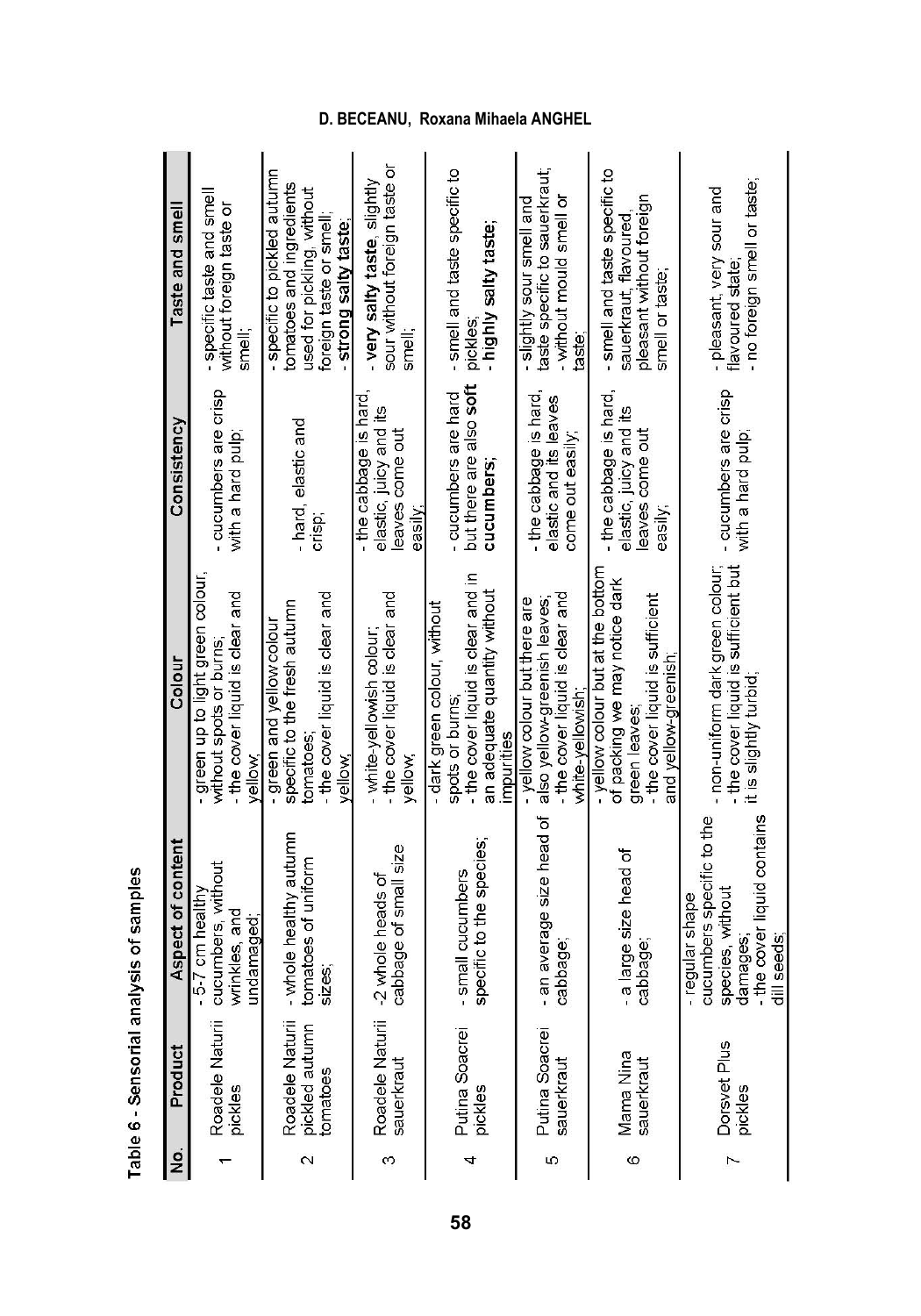|                                             | Product | Aspect of content              | Colou                                                                                                              | Consistency                              | Taste and sme                                                                                                                |
|---------------------------------------------|---------|--------------------------------|--------------------------------------------------------------------------------------------------------------------|------------------------------------------|------------------------------------------------------------------------------------------------------------------------------|
| Dorsvet Plus<br>sauerkraut<br>chopped       |         | - uniformly chopped<br>cabbage | - uniform white-vellowish colour<br>and the cover liquid is clear<br>and in a reduced quantity;                    | cabbage is hard<br>elastic and crisp;    | salty, without foreign taste;<br>- very sour taste, relatively                                                               |
| Dorsvet Plus<br>sauerkraut<br>head          |         | -a chopped head of<br>cabbage  | - the cover liquid is clear and in<br>- uniform yellow-golden colour;<br>an adequate quantly without<br>impurities | - cabbage is hard,<br>elastic and crisp; | characteristic to sauerkraut;<br>sour, without foreign taste:<br>slightly salty taste and<br>smell and taste                 |
| 10 Salrom salt<br>sauerkraut                |         | - uniformly chopped<br>cabbage | - slightly transparent white-<br>yellowish colour;<br>- clear liquid                                               | - cabbage is hard,<br>elastic and crisp; | - the liquid has a cabbage<br>- pleasant taste and smell<br>specific to the species<br>moderately salty, sour<br>flavour     |
| sauerkraut<br>11 Xion salt                  |         | - uniformly chopped<br>cabbage | - slightly transparent white<br>vellowsh colour<br>- clear liquid                                                  | cabbage is hard<br>elastic and crisp;    | - no foreign smell or taste;<br>- pleasant, sour taste and<br>smell, slightly salty                                          |
| sauerkraut<br>12 Niki salt                  |         | - uniformly chopped<br>cabbage | - slightly transparent white<br>yellowsh colour;<br>- clear liquid                                                 | - cabbage is hard,<br>elastic and crisp; | - pleasant smell and taste<br>assortment, slightly salty<br>characteristic to the<br>and the liquid has a<br>cabbage flavour |
| sauerkraut<br>13 Albito salt                |         | - uniformly chopped<br>cabbage | slightly transparent white<br>yellowsh colour;<br>- clear liquid:                                                  | - cabbage is hard<br>elastic and crisp;  | slightly salty characteristic to<br>- pleasant smell and taste<br>the assortment                                             |
| Elcirom salt<br>sauerkraut<br>$\frac{4}{3}$ |         | - uniformly chopped<br>cabbage | - slightly transparent white<br>yellowish colour;<br>- clear liquid                                                | - cabbage is hard<br>elastic and crisp;  | - pleasant smell and taste<br>characteristic to the<br>assortment                                                            |

## **QUALITATIVE DETERMINATION OF LACTO-FERMENTED PRODUCTS**